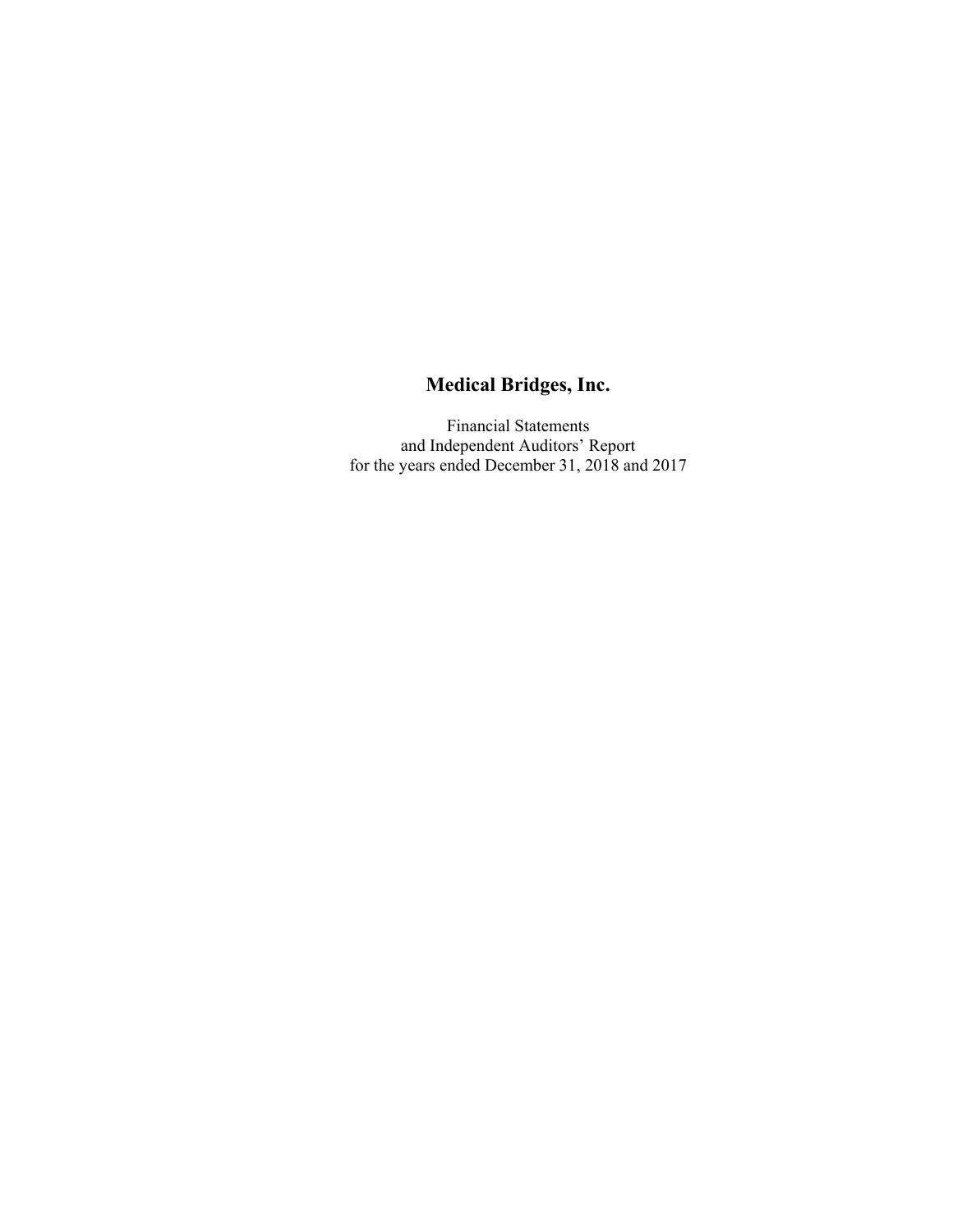Table of Contents

|                                                                              | Page |
|------------------------------------------------------------------------------|------|
| <b>Independent Auditors' Report</b>                                          |      |
| <b>Financial Statements:</b>                                                 |      |
| Statements of Financial Position as of December 31, 2018 and 2017            | 3    |
| Statements of Activities for the years ended December 31, 2018 and 2017      | 4    |
| Statement of Functional Expenses for the year ended December 31, 2018        | 5    |
| Statements of Cash Flows for the years ended December 31, 2018 and 2017      | 6    |
| Notes to Financial Statements for the years ended December 31, 2018 and 2017 | 7    |
|                                                                              |      |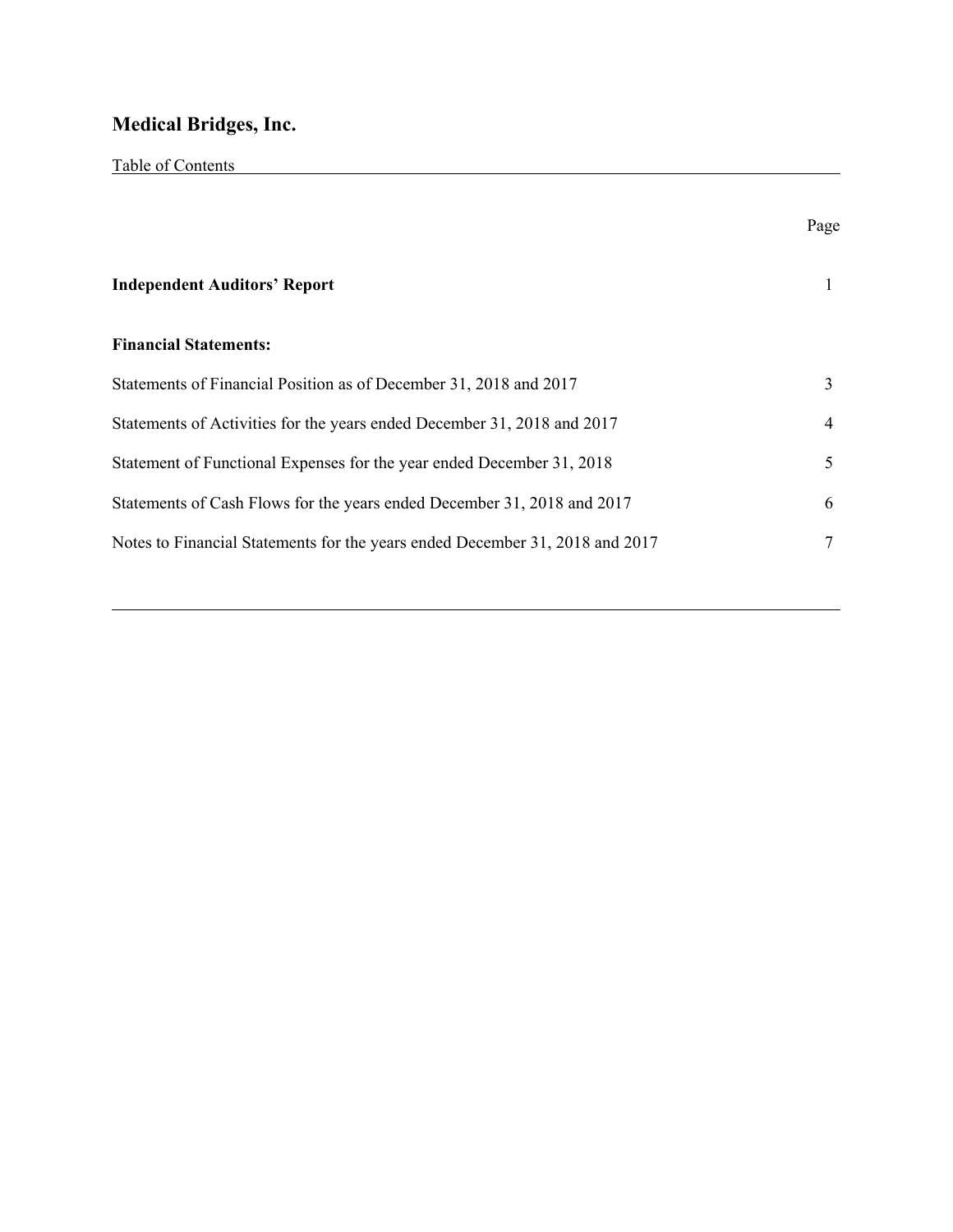

### **Independent Auditors' Report**

To the Board of Directors of Medical Bridges, Inc.:

We have audited the accompanying financial statements of Medical Bridges, Inc., which comprise the statements of financial position as of December 31, 2018 and 2017 and the related statements of activities and of cash flows for the years then ended, the related statement of functional expenses for the year ended December 31, 2018, and the related notes to the financial statements.

### **Management's Responsibility for the Financial Statements**

Management is responsible for the preparation and fair presentation of these financial statements in accordance with accounting principles generally accepted in the United States of America; this includes the design, implementation, and maintenance of internal control relevant to the preparation and fair presentation of financial statements that are free from material misstatement, whether due to fraud or error.

### **Auditors' Responsibility**

Our responsibility is to express an opinion on these financial statements based on our audits. We conducted our audits in accordance with auditing standards generally accepted in the United States of America. Those standards require that we plan and perform our audits to obtain reasonable assurance about whether the financial statements are free from material misstatement.

An audit involves performing procedures to obtain audit evidence about the amounts and disclosures in the financial statements. The procedures selected depend on the auditors' judgment, including the assessment of the risks of material misstatement of the financial statements, whether due to fraud or error. In making those risk assessments, the auditor considers internal control relevant to the entity's preparation and fair presentation of the financial statements in order to design audit procedures that are appropriate in the circumstances, but not for the purpose of expressing an opinion on the effectiveness of the entity's internal control. Accordingly, we express no such opinion. An audit also includes evaluating the appropriateness of accounting policies used and the reasonableness of significant accounting estimates made by management, as well as evaluating the overall presentation of the financial statements.

We believe that the audit evidence we have obtained is sufficient and appropriate to provide a basis for our audit opinion.

### **Opinion**

In our opinion, the financial statements referred to above present fairly, in all material respects, the financial position of Medical Bridges, Inc. as of December 31, 2018 and 2017 and the changes in its net assets and its cash flows for the years then ended in accordance with accounting principles generally accepted in the United States of America.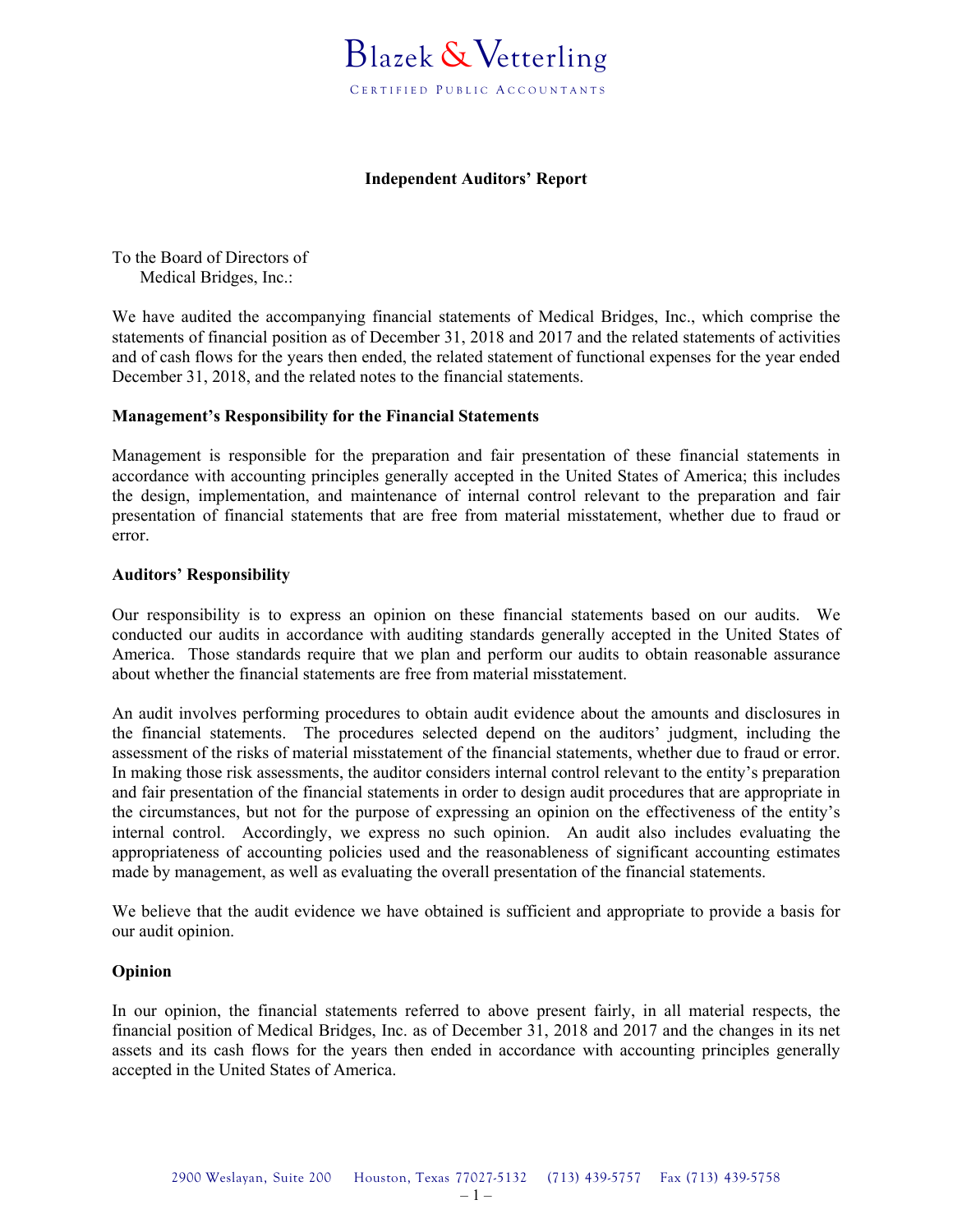### **Adoption of New Accounting Standard**

As discussed in Note 2 to the financial statements, Medical Bridges, Inc. adopted the amendments of Accounting Standards Update (ASU) 2016-14, *Presentation of Financial Statements of Not-for-Profit Entities,* as of and for the year ended December 31, 2018. These amendments have been applied on a retrospective basis to the financial statements as of and for the year ended December 31, 2017, except that certain information has been omitted as permitted by the ASU. Our opinion is not modified with respect to this matter.

Blazek & Vetterling

May 15, 2019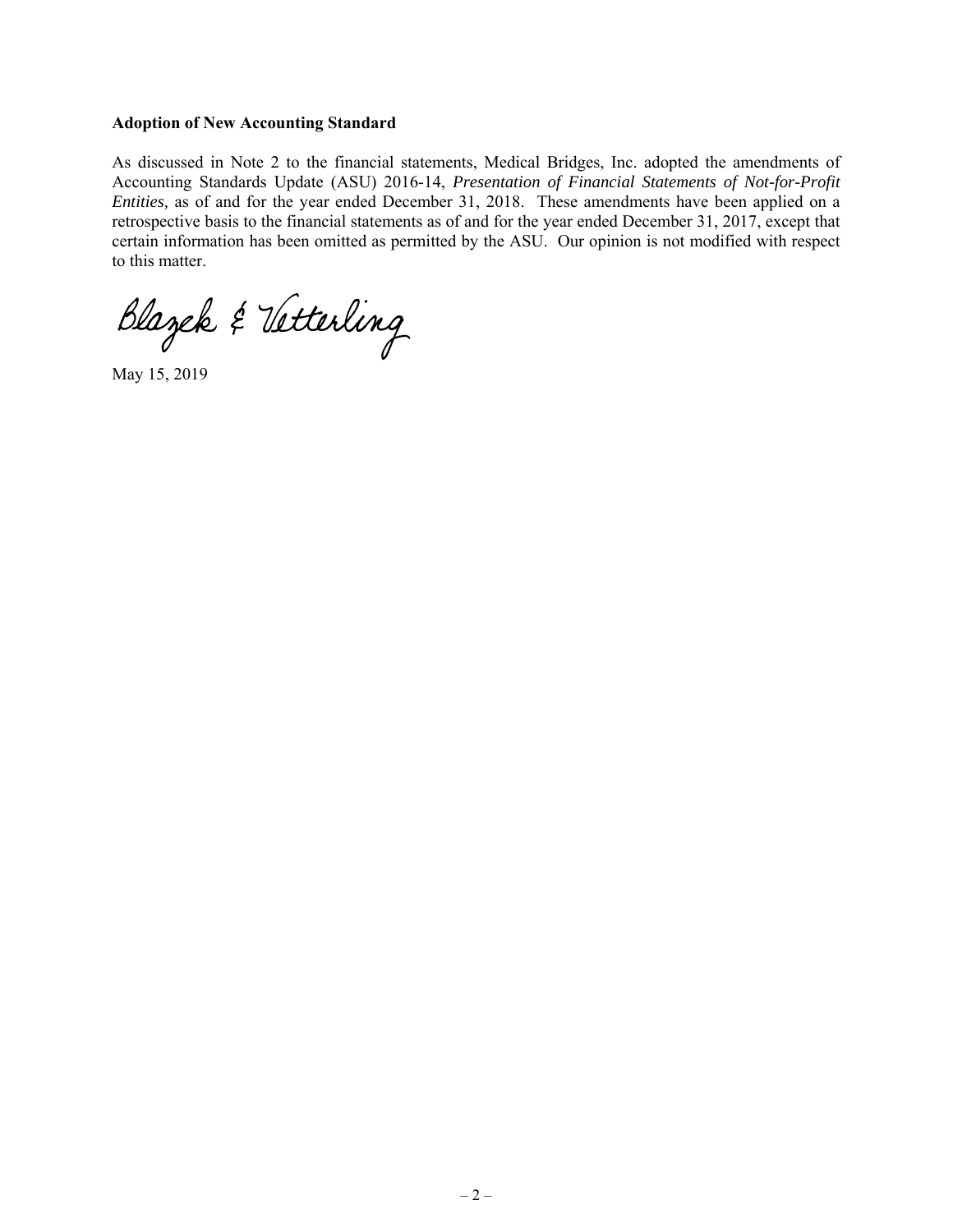| Statements of Financial Position as of December 31, 2018 and 2017                                                                   |                                                           |                                                           |
|-------------------------------------------------------------------------------------------------------------------------------------|-----------------------------------------------------------|-----------------------------------------------------------|
|                                                                                                                                     | 2018                                                      | 2017                                                      |
| <b>ASSETS</b>                                                                                                                       |                                                           |                                                           |
| Cash<br>Inventory of donated medical supplies and equipment (Note 9)<br>Contributions receivable (Note 4)<br>Property, net (Note 5) | $\mathbb{S}$<br>21,212<br>3,496,238<br>307,500<br>654,060 | $\mathbb{S}$<br>150,922<br>1,862,696<br>10,500<br>691,279 |
| <b>TOTAL ASSETS</b>                                                                                                                 | \$4,479,010                                               | \$2,715,397                                               |
| <b>LIABILITIES AND NET ASSETS</b>                                                                                                   |                                                           |                                                           |
| Liabilities:                                                                                                                        |                                                           |                                                           |
| Accounts payable and accrued expenses<br>Deferred revenue<br>Note payable (Note 6)<br><b>Total liabilities</b>                      | \$<br>9,665<br>103,195<br>294,681                         | $\mathbb{S}$<br>26,436<br>19,928<br>351,007               |
|                                                                                                                                     | 407,541                                                   | 397,371                                                   |
| Net assets:<br>Without donor restrictions (Note 7)<br>With donor restrictions (Note 8)<br>Total net assets                          | 3,664,969<br>406,500<br>4,071,469                         | 2,225,469<br>92,557<br>2,318,026                          |
| <b>TOTAL LIABILITIES AND NET ASSETS</b>                                                                                             | 4,479,010                                                 | 2,715,397                                                 |

*See accompanying notes to financial statements*.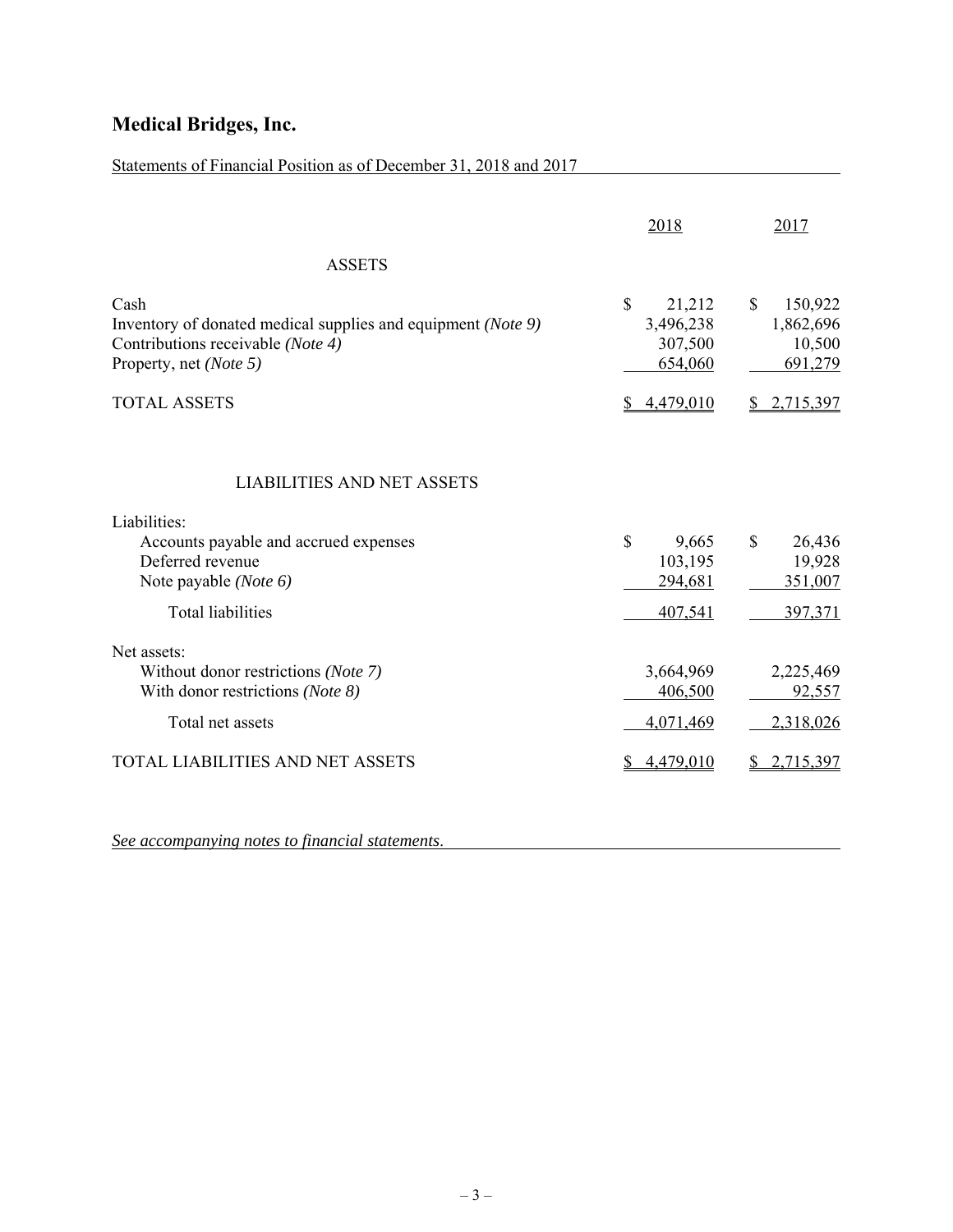## Statements of Activities for the years ended December 31, 2018 and 2017

|                                                          |                                             | 2018                                     |                     |                                             | 2017                              |                    |  |
|----------------------------------------------------------|---------------------------------------------|------------------------------------------|---------------------|---------------------------------------------|-----------------------------------|--------------------|--|
|                                                          | <b>WITHOUT DONOR</b><br><b>RESTRICTIONS</b> | <b>WITH DONOR</b><br><b>RESTRICTIONS</b> | <b>TOTAL</b>        | <b>WITHOUT DONOR</b><br><b>RESTRICTIONS</b> | WITH DONOR<br><b>RESTRICTIONS</b> | <b>TOTAL</b>       |  |
| <b>REVENUE:</b>                                          |                                             |                                          |                     |                                             |                                   |                    |  |
| Contributions of medical supplies and equipment (Note 9) | \$7,062,101                                 |                                          | \$7,062,101         | \$7,408,725                                 |                                   | \$7,408,725        |  |
| Loss on valuation of inventory of donated medical        |                                             |                                          |                     |                                             |                                   |                    |  |
| supplies and equipment<br>Contributions                  | (81,794)<br>238,568                         | $\mathbb{S}$<br>405,000                  | (81,794)<br>643,568 | (9,228)<br>223,118                          | \$<br>170,757                     | (9,228)<br>393,875 |  |
| Special events                                           | 213,640                                     |                                          | 213,640             | 305,531                                     |                                   | 305,531            |  |
| Direct donor benefit costs of special events             | (52, 293)                                   |                                          | (52, 293)           | (59, 818)                                   |                                   | (59, 818)          |  |
| Shipping and handling fees                               | 401,117                                     |                                          | 401,117             | 546,157                                     |                                   | 546,157            |  |
| Total revenue                                            | 7,781,339                                   | 405,000                                  | 8,186,339           | 8,414,485                                   | 170,757                           | 8,585,242          |  |
| Net assets released from restrictions:                   |                                             |                                          |                     |                                             |                                   |                    |  |
| Expenditures for program purposes                        | 66,057                                      | (66, 057)                                |                     | 91,190                                      | (91,190)                          |                    |  |
| Expiration of time restrictions                          | 25,000                                      | (25,000)                                 |                     |                                             |                                   |                    |  |
| Donor re-designation of restrictions                     |                                             |                                          |                     | 98,894                                      | (98, 894)                         |                    |  |
| Equipment acquisition expenditures                       |                                             |                                          |                     | 12,785                                      | (12,785)                          |                    |  |
| Total                                                    | 7,872,396                                   | 313,943                                  | 8,186,339           | 8,617,354                                   | (32,112)                          | 8,585,242          |  |
| <b>EXPENSES:</b>                                         |                                             |                                          |                     |                                             |                                   |                    |  |
| Program services:                                        |                                             |                                          |                     |                                             |                                   |                    |  |
| Shipments of medical supplies and equipment (Note 9)     | 5,346,765                                   |                                          | 5,346,765           | 7,294,661                                   |                                   | 7,294,661          |  |
| Distribution and warehousing                             | 575,799                                     |                                          | 575,799             | 714,682                                     |                                   | 714,682            |  |
| Total program services                                   | 5,922,564                                   |                                          | 5,922,564           | 8,009,343                                   |                                   | 8,009,343          |  |
| Management and general                                   | 331,184                                     |                                          | 331,184             | 232,126                                     |                                   | 232,126            |  |
| Fundraising                                              | 179,148                                     |                                          | 179,148             | 185,718                                     |                                   | 185,718            |  |
| Total expenses                                           | 6,432,896                                   |                                          | 6,432,896           | 8,427,187                                   |                                   | 8,427,187          |  |
| <b>CHANGES IN NET ASSETS</b>                             | 1,439,500                                   | 313,943                                  | 1,753,443           | 190,167                                     | (32,112)                          | 158,055            |  |
| Net assets, beginning of year (Note 2)                   | 2,225,469                                   | 92,557                                   | 2,318,026           | 2,035,302                                   | 124,669                           | 2,159,971          |  |
| Net assets, end of year                                  | \$3,664,969                                 | 406,500                                  | \$4,071,469         | \$2,225,469                                 | 92,557                            | \$2,318,026        |  |

*See accompanying notes to financial statements*.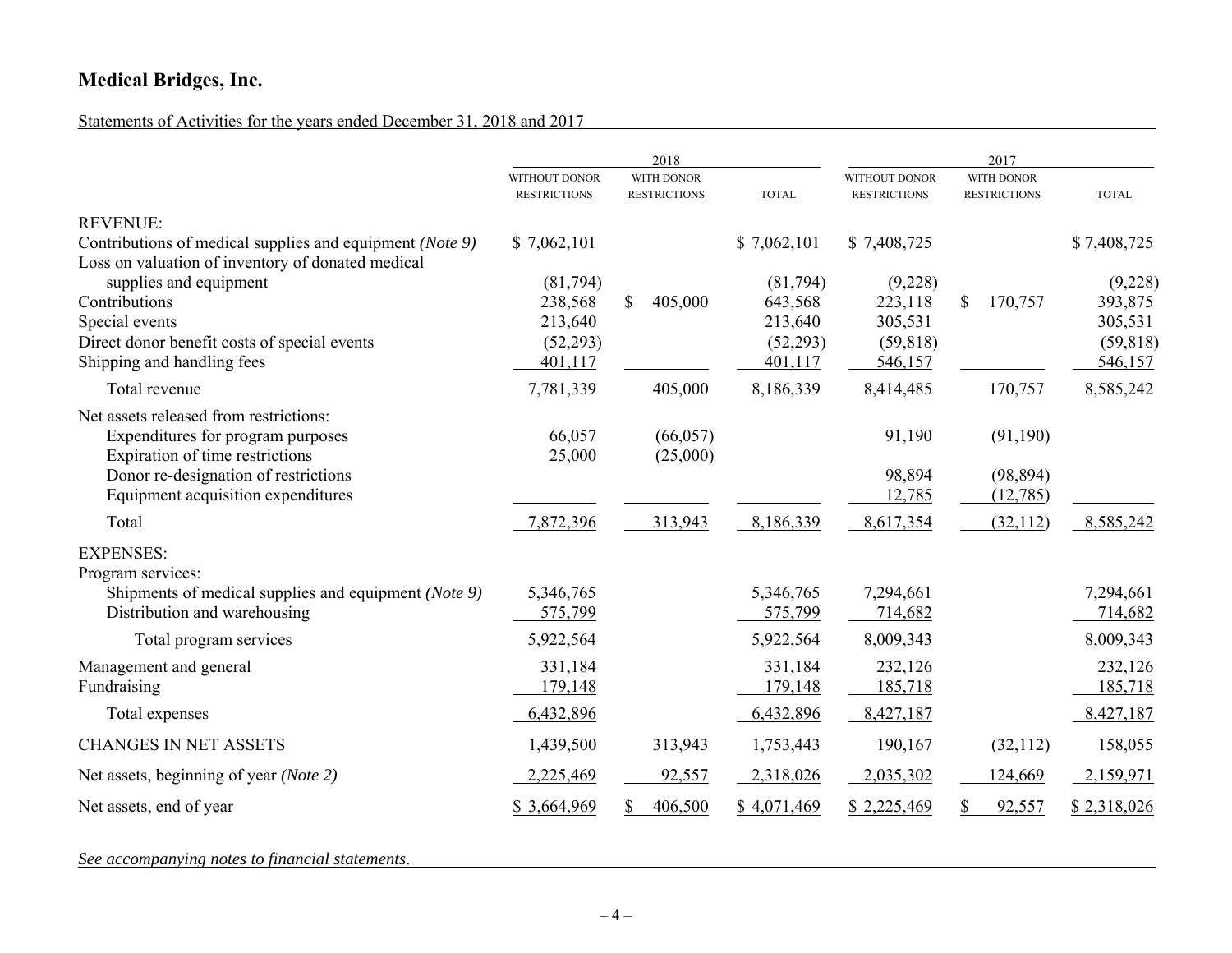## Statement of Functional Expenses for the year ended December 31, 2018

|                                              | <b>PROGRAM</b><br><b>SERVICES</b> |             | <b>MANAGEMENT</b><br><b>AND</b><br><b>GENERAL</b> |              | <b>FUNDRAISING</b> | <b>TOTAL</b> |
|----------------------------------------------|-----------------------------------|-------------|---------------------------------------------------|--------------|--------------------|--------------|
| Shipments of medical supplies                |                                   |             |                                                   |              |                    |              |
| and equipment                                | \$5,346,765                       |             |                                                   |              |                    | \$5,346,765  |
| Payroll and related benefits                 | 443,933                           | $\mathbf S$ | 174,450                                           | $\mathbb{S}$ | 118,923            | 737,306      |
| Professional services                        |                                   |             | 97,243                                            |              | 22,100             | 119,343      |
| Office supplies and expense                  | 32,163                            |             | 14,527                                            |              | 3,155              | 49,845       |
| Depreciation                                 | 12,407                            |             | 12,406                                            |              | 12,406             | 37,219       |
| Insurance                                    | 16,266                            |             | 3,741                                             |              | 3,465              | 23,472       |
| Communications                               | 10,925                            |             | 5,659                                             |              | 4,833              | 21,417       |
| Utilities                                    | 16,766                            |             | 1,958                                             |              | 1,265              | 19,989       |
| Interest expense                             | 490                               |             | 16,847                                            |              |                    | 17,337       |
| Postage and printing                         | 8,490                             |             | 98                                                |              | 7,034              | 15,622       |
| Transportation                               | 12,143                            |             |                                                   |              |                    | 12,143       |
| Contract labor                               | 11,573                            |             |                                                   |              |                    | 11,573       |
| Repair and maintenance                       | 10,643                            |             | 210                                               |              |                    | 10,853       |
| Other                                        |                                   |             | 4,045                                             |              | 5,967              | 10,012       |
| Total expenses                               | \$5,922,564                       |             | 331,184                                           | S            | 179,148            | 6,432,896    |
| Direct donor benefit costs of special events |                                   |             |                                                   |              |                    | 52,293       |
| Total                                        |                                   |             |                                                   |              |                    | \$6,485,189  |

*See accompanying notes to financial statements.*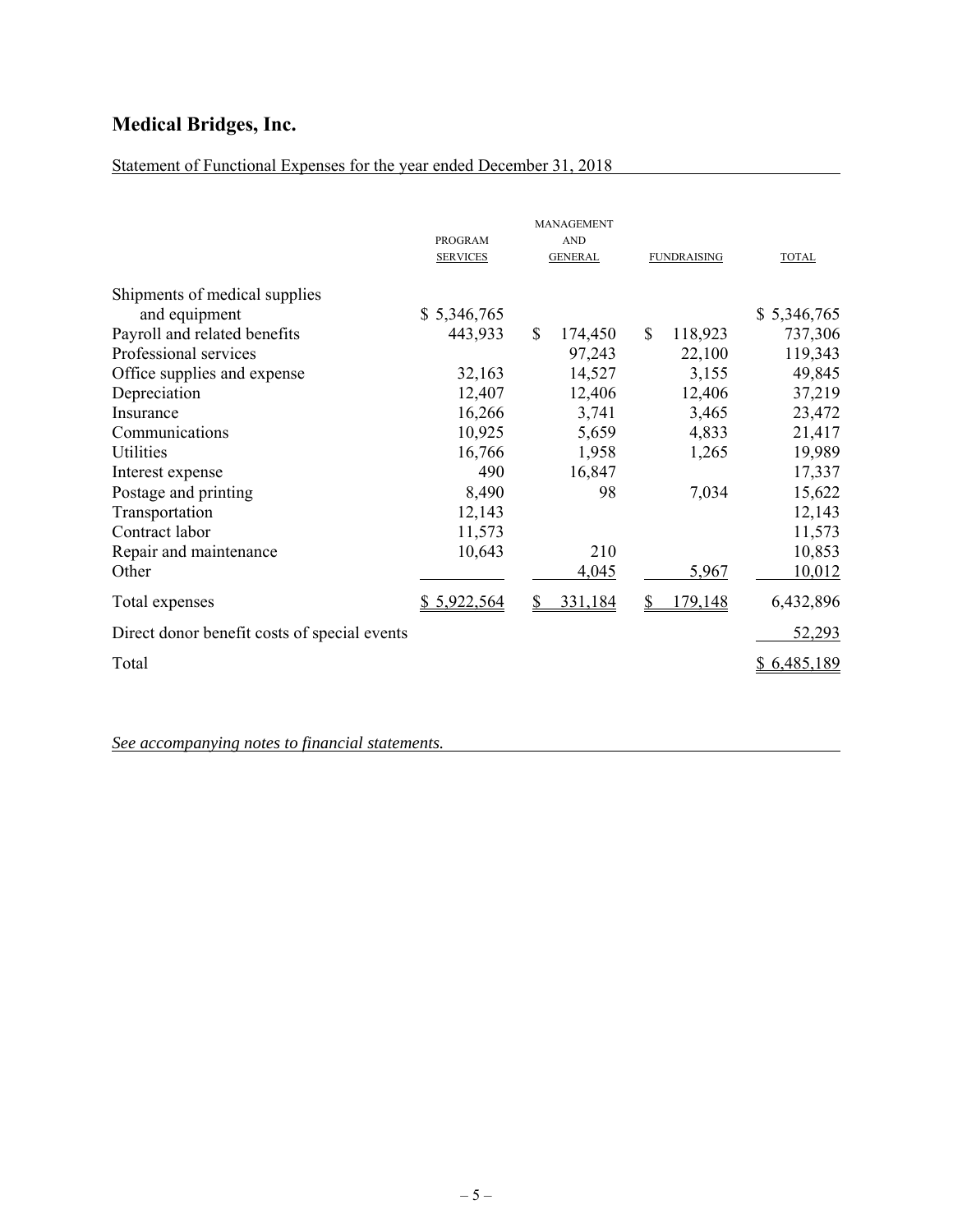## Statements of Cash Flows for the years ended December 31, 2018 and 2017

|                                                                                                                                 | 2018               | 2017                  |
|---------------------------------------------------------------------------------------------------------------------------------|--------------------|-----------------------|
| CASH FLOWS FROM OPERATING ACTIVITIES:                                                                                           |                    |                       |
| Changes in net assets<br>Adjustments to reconcile changes in net assets to net cash<br>provided (used) by operating activities: | 1,753,443<br>\$    | 158,055<br>\$         |
| Depreciation<br>Changes in operating assets and liabilities:                                                                    | 37,219             | 34,601                |
| Contributions receivable                                                                                                        | (297,000)          | 6,500                 |
| Inventory of donated medical supplies and equipment                                                                             | (1,633,542)        | (32,052)              |
| Accounts payable and accrued expenses<br>Deferred revenue                                                                       | (16,771)<br>83,267 | (12, 138)<br>(76,314) |
|                                                                                                                                 |                    |                       |
| Net cash provided (used) by operating activities                                                                                | (73, 384)          | 78,652                |
| CASH FLOWS FROM INVESTING ACTIVITIES:                                                                                           |                    |                       |
| Purchases of property                                                                                                           |                    | (12, 787)             |
| CASH FLOWS FROM FINANCING ACTIVITIES:                                                                                           |                    |                       |
| Proceeds from note payable                                                                                                      | 486,334            | 491,259               |
| Repayment of note payable                                                                                                       | (542,660)          | (431, 112)            |
| Net cash provided (used) by financing activities                                                                                | (56,326)           | 60,147                |
| NET CHANGE IN CASH                                                                                                              | (129,710)          | 126,012               |
| Cash, beginning of year                                                                                                         | 150,922            | 24,910                |
| Cash, end of year                                                                                                               | 21,212<br>S        | 150,922               |
| Supplemental disclosure of cash flow information:                                                                               |                    |                       |
| Interest paid                                                                                                                   | \$17,337           | \$19,953              |
| See accompanying notes to financial statements.                                                                                 |                    |                       |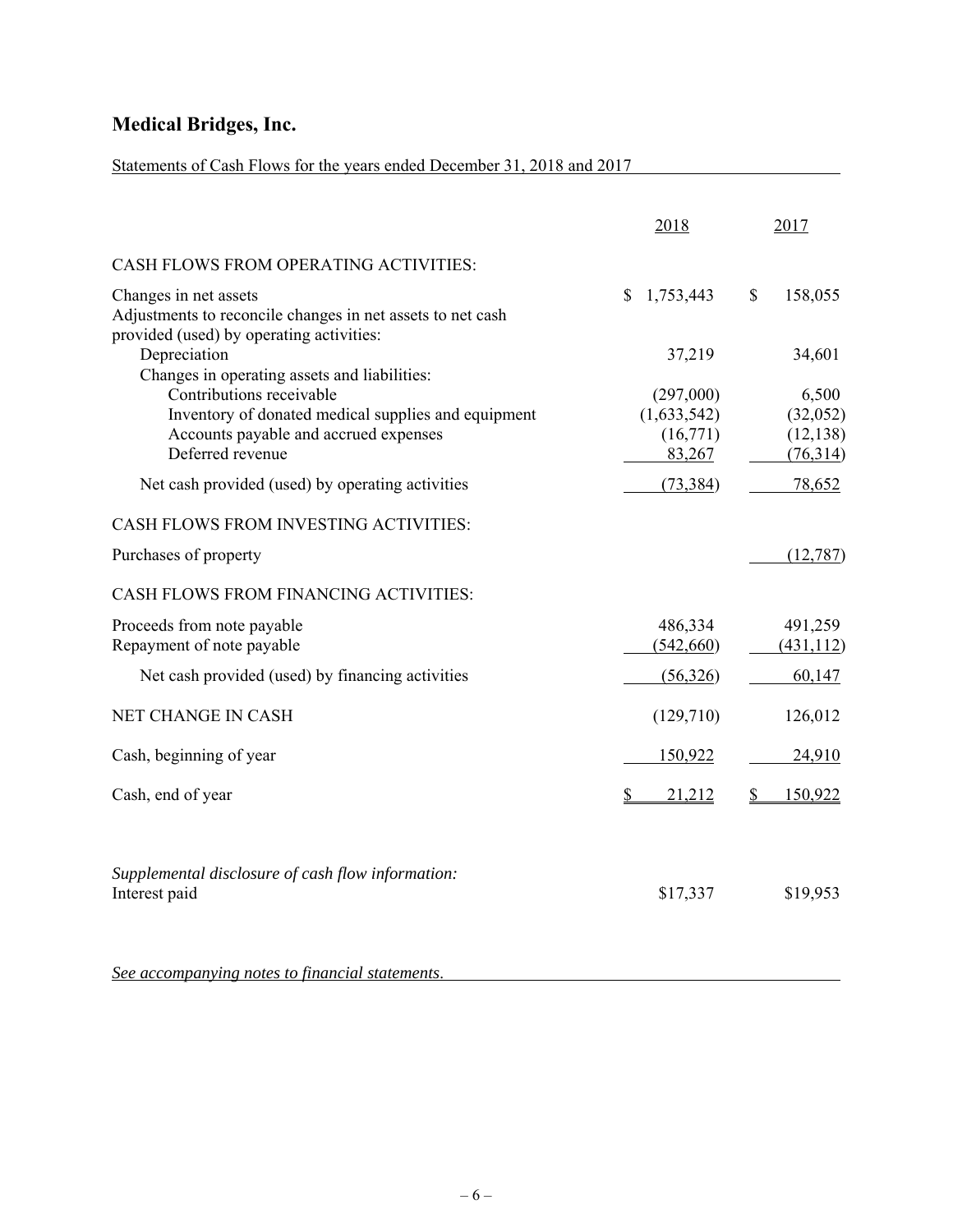Notes to Financial Statements for the years ended December 31, 2018 and 2017

### **NOTE 1 – ORGANIZATION AND SIGNIFICANT ACCOUNTING POLICIES**

Organization – Medical Bridges, Inc. (Medical Bridges) is a non-profit organization whose mission is to bridge the healthcare gap by procuring medical, dental and surgical supplies and equipment for redistribution to qualified organizations and medical missions primarily in the developing world. Medical Bridges is located in Houston, Texas and receives donations of medical supplies and equipment from hospitals, clinics, physician's offices, medical supply companies, home health agencies, and private individuals.

Federal income tax status – Medical Bridges is exempt from federal income tax under  $\S501(c)(3)$  of the Internal Revenue Code and is classified as a public charity under  $\S509(a)(1)$  and  $\S170(b)(1)(A)(vi)$ .

Contributions receivable that are expected to be collected within one year are reported at net realizable value. Amounts that are expected to be collected in more than one year are discounted, if material, to estimate the present value of future cash flows.

Inventory of donated medical supplies and equipment is reported at cost. The cost of donated inventory is based upon the estimated fair value at the date of gift.

Property is reported at cost if purchased and at fair value at the date of gift if donated. Depreciation is provided on a straight-line basis over estimated useful lives of 39 years for buildings and improvements and 5 to 7 years for furniture, equipment, and vehicles.

Net asset classification – Net assets, revenue, gains, and losses are classified based on the existence or absence of donor-imposed restrictions, as follows:

- *Net assets without donor restrictions* are not subject to donor-imposed restrictions even though their use may be limited in other respects such as by contract or board designation.
- *Net assets with donor restrictions* are subject to donor-imposed restrictions. Restrictions may be temporary in nature, such as those that will be met by the passage of time or use for a purpose specified by the donor, or may be perpetual in nature, where the donor stipulates that resources be maintained in perpetuity. Net assets are released from restrictions when the stipulated time has elapsed, or purpose has been fulfilled, or both.

Contributions are recognized as revenue at fair value when an unconditional commitment is received from the donor. Contributions received with donor stipulations that limit their use are classified as restricted support.

Non-cash contributions are recognized as revenue at fair value when an unconditional commitment is received from the donor. The related expense is recognized as the donated medical supplies and equipment is distributed by Medical Bridges. Contributions of services are recognized when services received (a) create or enhance nonfinancial assets or (b) require specialized skills, are provided by individuals possessing those skills, and would typically need to be purchased if not provided by donation.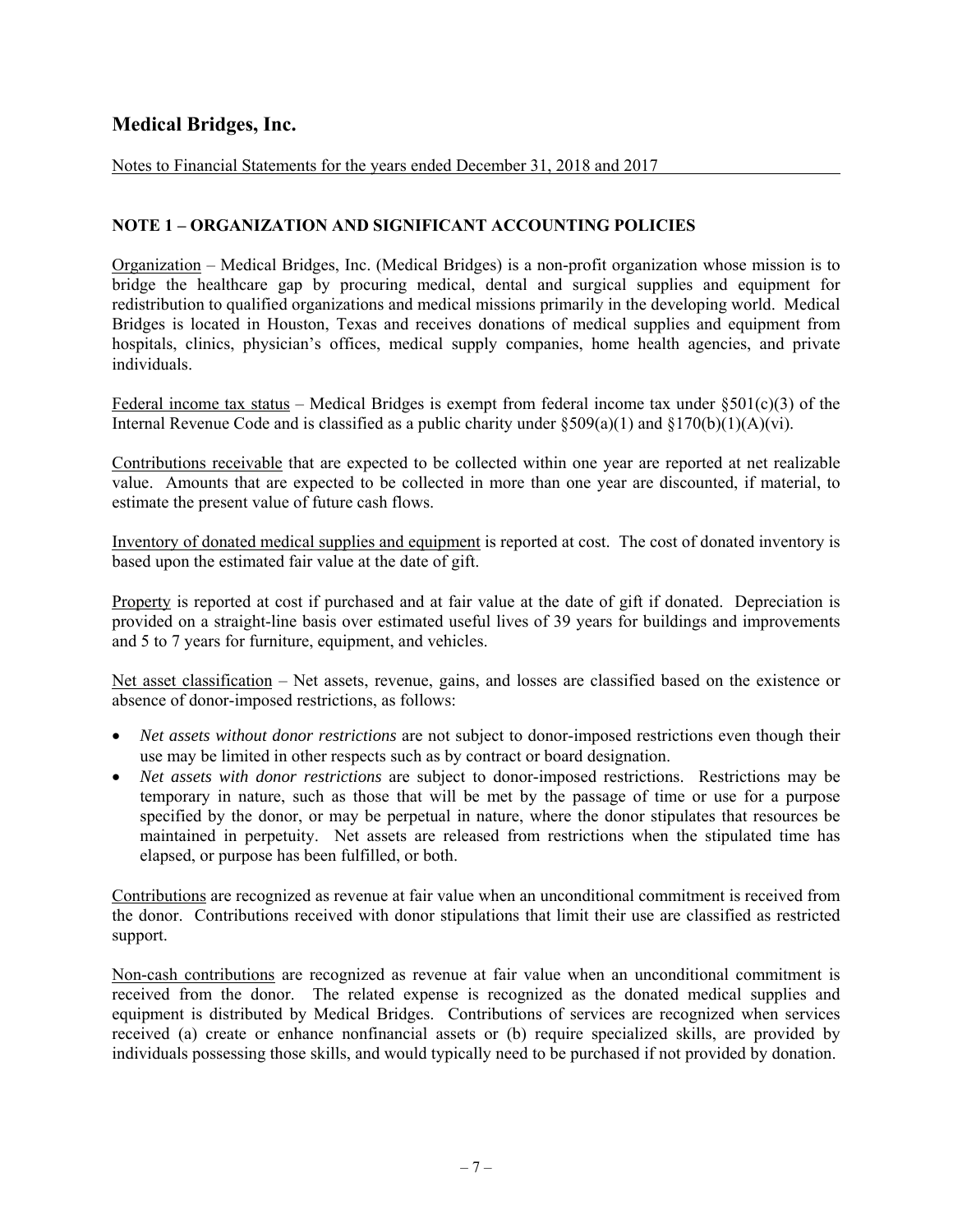Shipping and handling fees are recognized as revenue when the shipments have been processed and shipped to their overseas locations. Fees received in advance are reported as deferred revenue.

Functional allocation of expenses – Expenses are reported by their functional classification as program services or supporting activities. Program services are the direct conduct or supervision of activities that fulfill the purposes for which the organization exists. Fundraising activities include the solicitation of contributions of money, securities, materials, facilities, other assets, and time. Management and general activities are not directly identifiable with specific program or fundraising activities. Expenses that are attributable to one or more program or supporting activities are allocated among the activities benefitted. Salaries and related costs are allocated on the basis of estimated time and effort expended. Depreciation and occupancy costs are allocated based on estimated square footage. Utilities and information technology costs are allocated based on estimates of time and costs of specific utilities and technology utilized.

Estimates – Management must make estimates and assumptions to prepare financial statements in accordance with generally accepted accounting principles. These estimates and assumptions affect the reported amounts of assets and liabilities, the disclosure of contingent assets and liabilities, the amounts of reported revenue and expenses, and the allocation of expenses among various functions. Actual results could vary from the estimates that were used.

Recent financial accounting pronouncement – In May 2014, the Financial Accounting Standards Board issued Accounting Standards Update (ASU) 2014-09, *Revenue from Contracts with Customers*, which replaces most existing revenue recognition guidance for exchange transactions not specifically covered by other guidance. This ASU does not apply to non-exchange transactions such as contributions. The core principle of the new guidance is that an entity should recognize revenue in an amount that reflects the consideration to which it expects to be entitled in exchange for transferred goods or services and establishes a 5-step process to determine when performance obligations are satisfied and revenue is recognized. Medical Bridges is required to adopt this ASU for fiscal year 2019 using an appropriate retrospective method. Medical Bridges has not yet determined the impact of adopting this ASU on its financial statements.

### **NOTE 2 – ADOPTION OF ACCOUNTING STANDARDS UPDATE 2016-14**

Medical Bridges adopted the amendments of ASU 2016-14, *Presentation of Financial Statements of Notfor-Profit Entities,* as of and for the year ended December 31, 2018. These amendments have been applied on a retrospective basis to the financial statements for the year ended December 31, 2017, except that information regarding liquidity and availability of resources and presentation of expenses by both nature and function has been omitted as permitted by the ASU. Adoption of this ASU resulted in the addition of a statement of functional expenses for 2018 and additional disclosures and renaming of net asset classifications to conform to the 2018 presentation. These changes had no impact on total net assets or total changes in net assets for 2017.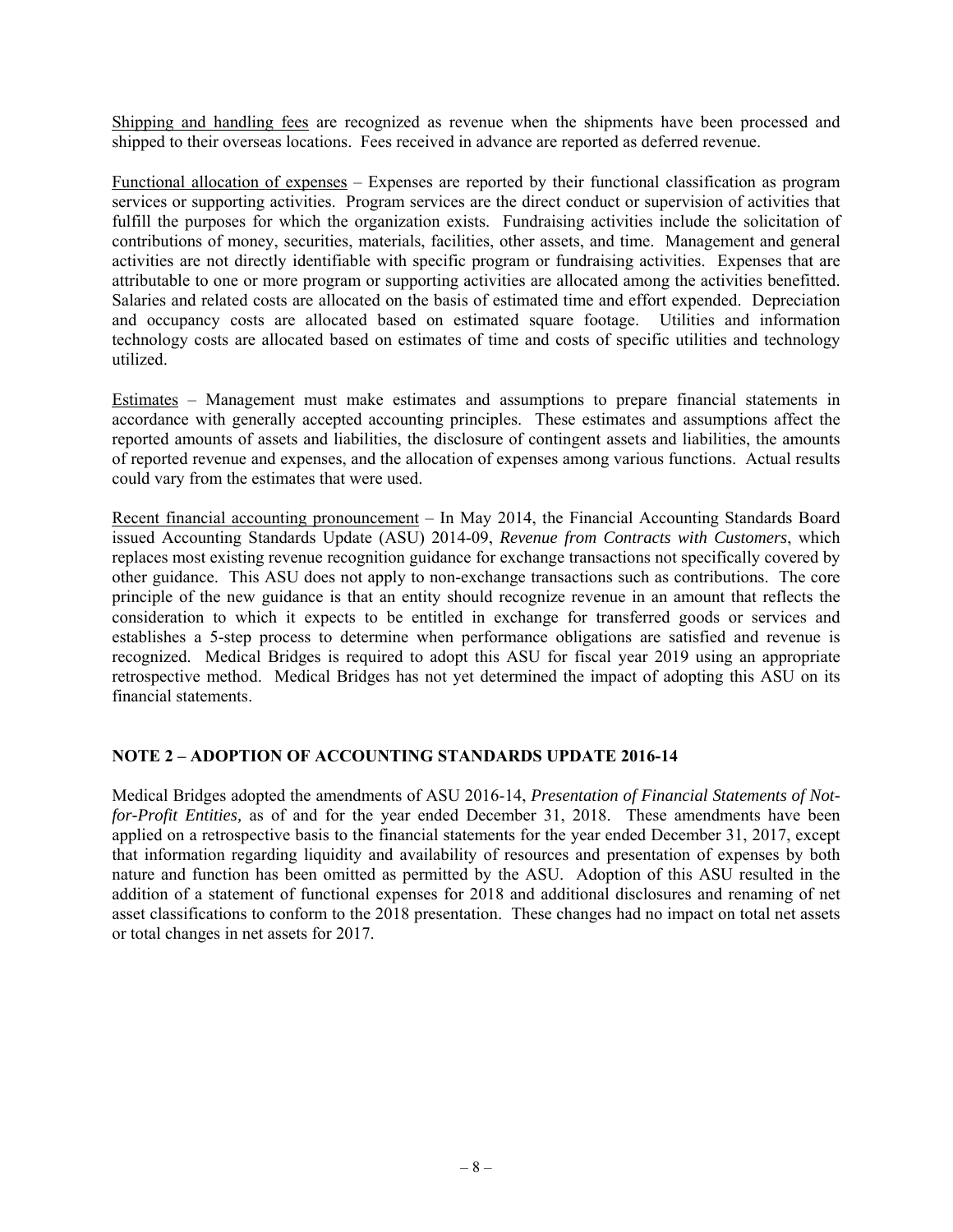### **NOTE 3 – LIQUIDITY AND AVAILABILITY OF RESOURCES**

Financial assets available for general expenditure, that is, without donor or other restrictions limiting their use, within one year of December 31, 2018 comprise the following:

| Financial assets at December 31, 2018:                                |           |
|-----------------------------------------------------------------------|-----------|
| Cash                                                                  | 21,212    |
| Contributions receivable                                              | 307,500   |
| Total financial assets                                                | 328,712   |
| Less financial assets not available for general expenditure:          |           |
| Restricted by donors for use in future periods or for future projects | (150,000) |
| Total financial assets available for general expenditure              | 178.712   |

For purposes of analyzing resources available to meet general expenditures over a 12-month period, Medical Bridges considers all expenditures related to its ongoing mission of bridging the healthcare gap worldwide by procuring and distributing medical supplies and equipment to underserved communities, as well as the conduct of services undertaken to support those activities, to be general expenditures.

Medical Bridges regularly monitors liquidity required to meet its operating needs and other contractual commitments. The organization has various sources of liquidity at its disposal, including cash, contributions receivable, and a \$350,000 equity line of credit with an available balance of \$68,789 as of December 31, 2018. Medical Bridges has utilized its line of credit to fund operating costs in periods of negative operating cash with a policy to pay down the balance as cash is available. Management continues to focus on reducing dependency on the line of credit. In the first quarter of 2019, Medical Bridges has entered into approximately \$433,000 of multi-shipment contracts and management believes that increased shipments are working to develop revenue streams which will result in less dependence on the equity line of credit. Medical Bridges expects to fund general expenditures in excess of financial assets available to meet cash needs with future contributions and earned revenue.

### **NOTE 4 – CONTRIBUTIONS RECEIVABLE**

Contributions receivable at December 31, 2018 are expected to be collected as follows:

| 2019<br>2020                   |              | \$157,500<br>150,000 |
|--------------------------------|--------------|----------------------|
| Total contributions receivable | <sup>S</sup> | 307,500              |

*Concentration* – At December 31, 2018, approximately 98% of contributions receivable is due from one donor.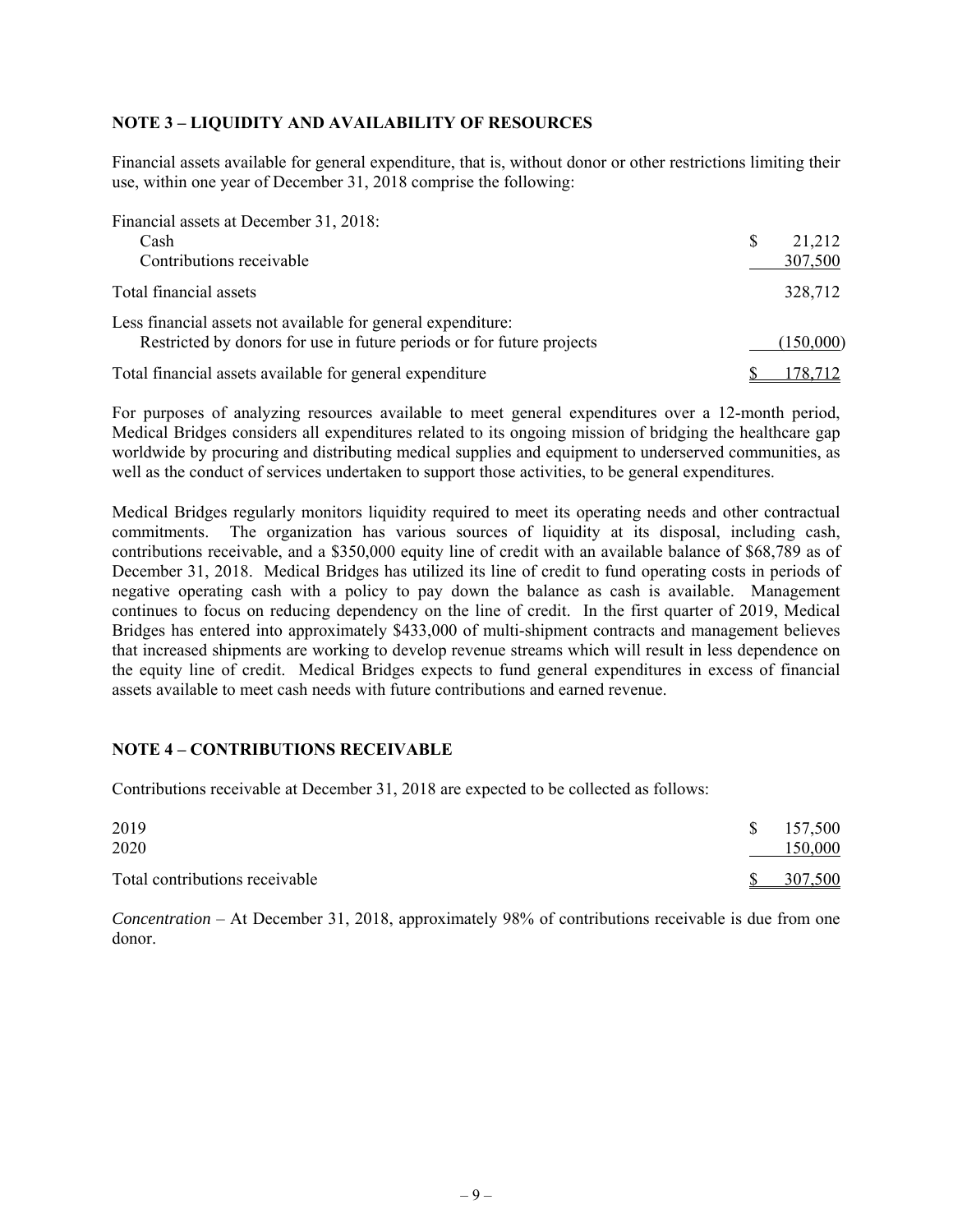### **NOTE 5 – PROPERTY**

Property is comprised of the following:

|                            | 2018      |            | 2017      |
|----------------------------|-----------|------------|-----------|
| Land                       | \$        | 96,313     | 96,313    |
| Buildings and improvements |           | 769,413    | 769,413   |
| Furniture and equipment    |           | 144,019    | 144,019   |
| Vehicles                   |           | 47,234     | 47,234    |
| Total property, at cost    | 1,056,979 |            | 1,056,979 |
| Accumulated depreciation   |           | (402, 919) | (365,700) |
| Property, net              |           | 654,060    | 691,279   |

### **NOTE 6 – NOTE PAYABLE**

Medical Bridges has a \$350,000 business line of credit with a bank, collateralized by property, expiring April 25, 2021, with an interest rate of 5% at December 31, 2018. At December 31, 2018 and 2017, \$281,211 and \$330,538, respectively, was outstanding under this line of credit. Medical Bridges has one outstanding vehicle financing loan totaling \$13,470 and \$20,433 December 31, 2018 and 2017, respectively.

Notes payable are due to be repaid as follows:

| 2019  | 7,000                    |
|-------|--------------------------|
| 2020  | 6,470                    |
| 2021  | 281,211                  |
| Total | 294,681<br><sup>\$</sup> |

### **NOTE 7 – NET ASSETS WITHOUT DONOR RESTRICTIONS**

Net assets without donor restrictions are comprised of the following:

|                                                     | 2018       | 2017                  |
|-----------------------------------------------------|------------|-----------------------|
| Property and equipment, net                         | 640.590    | 670.810               |
| Inventory of donated medical supplies and equipment | 3,496,238  | 1,862,696             |
| Undesignated deficit                                | (471, 859) | (308, 037)            |
| Total net assets without donor restrictions         | 3,664,969  | $\frac{$2,225,469}{}$ |